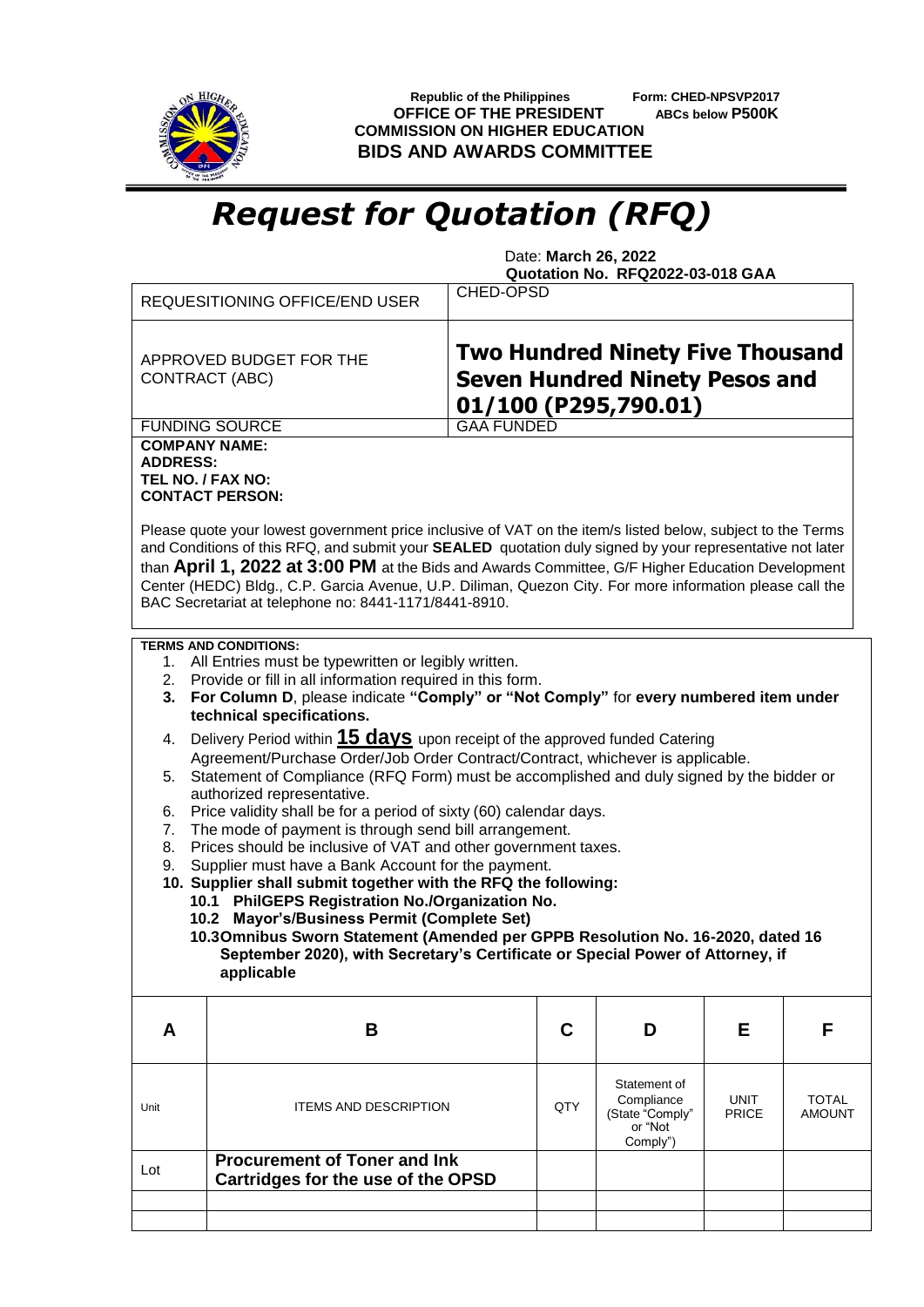| <b>Technical Specifications:</b>                                                 |  |  |
|----------------------------------------------------------------------------------|--|--|
|                                                                                  |  |  |
| 1. Toner Cart, HP 76A, Black, with<br>chip                                       |  |  |
| Qty: 14 pcs.                                                                     |  |  |
|                                                                                  |  |  |
| 2. Toner Cart, HP CE505A, Black                                                  |  |  |
| Qty: 40 pcs                                                                      |  |  |
|                                                                                  |  |  |
| 3. Toner Cart, HP CE285A<br>(HP85A), Black                                       |  |  |
| Qty: 6 pcs                                                                       |  |  |
|                                                                                  |  |  |
| 4. Toner Cart, HP CF217A (HP 17A)<br><b>Black Laser Jet</b>                      |  |  |
| Qty: 4                                                                           |  |  |
|                                                                                  |  |  |
| 5. Ink Cart, EPSON C13T664100<br>(6641), Black                                   |  |  |
| Qty: 18 bottles                                                                  |  |  |
|                                                                                  |  |  |
| 6. Ink Cart, EPSON C13T664100<br>(6643), Magenta                                 |  |  |
| Qty: 14 bottles                                                                  |  |  |
|                                                                                  |  |  |
| 7. Ink Cart, EPSON C13T664100<br>(6644), Yellow                                  |  |  |
| Qty: 14 bottles                                                                  |  |  |
|                                                                                  |  |  |
| 8. Ink Cart, EPSON C13T664100<br>(6642), Cyan                                    |  |  |
| Qty: 14 bottles                                                                  |  |  |
|                                                                                  |  |  |
|                                                                                  |  |  |
| 9. No advance deposit required                                                   |  |  |
| 10. Billing Statement are to be settled<br>forty five (45) days after receipt of |  |  |
| the statement of account                                                         |  |  |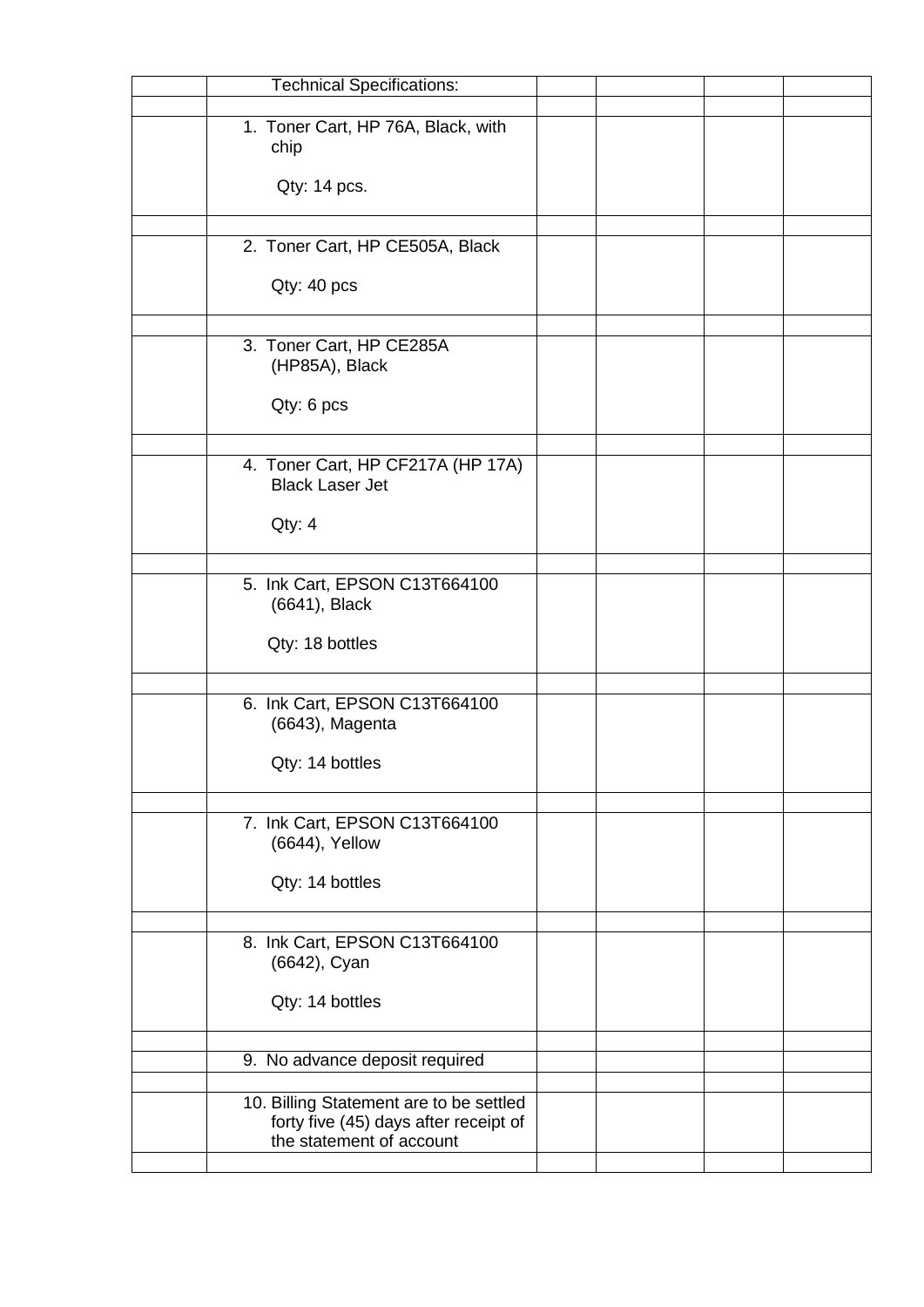| <b>PLEASE</b><br>THE <sub>1</sub><br><b>DOWNLOAD</b> |  |  |
|------------------------------------------------------|--|--|
| <b>ASSOCIATED</b><br><b>ATTACHED</b>                 |  |  |
| <b>COMPONENT (REQUEST</b><br><b>FOR</b>              |  |  |
| <b>QUOTATION FORM)</b>                               |  |  |
|                                                      |  |  |